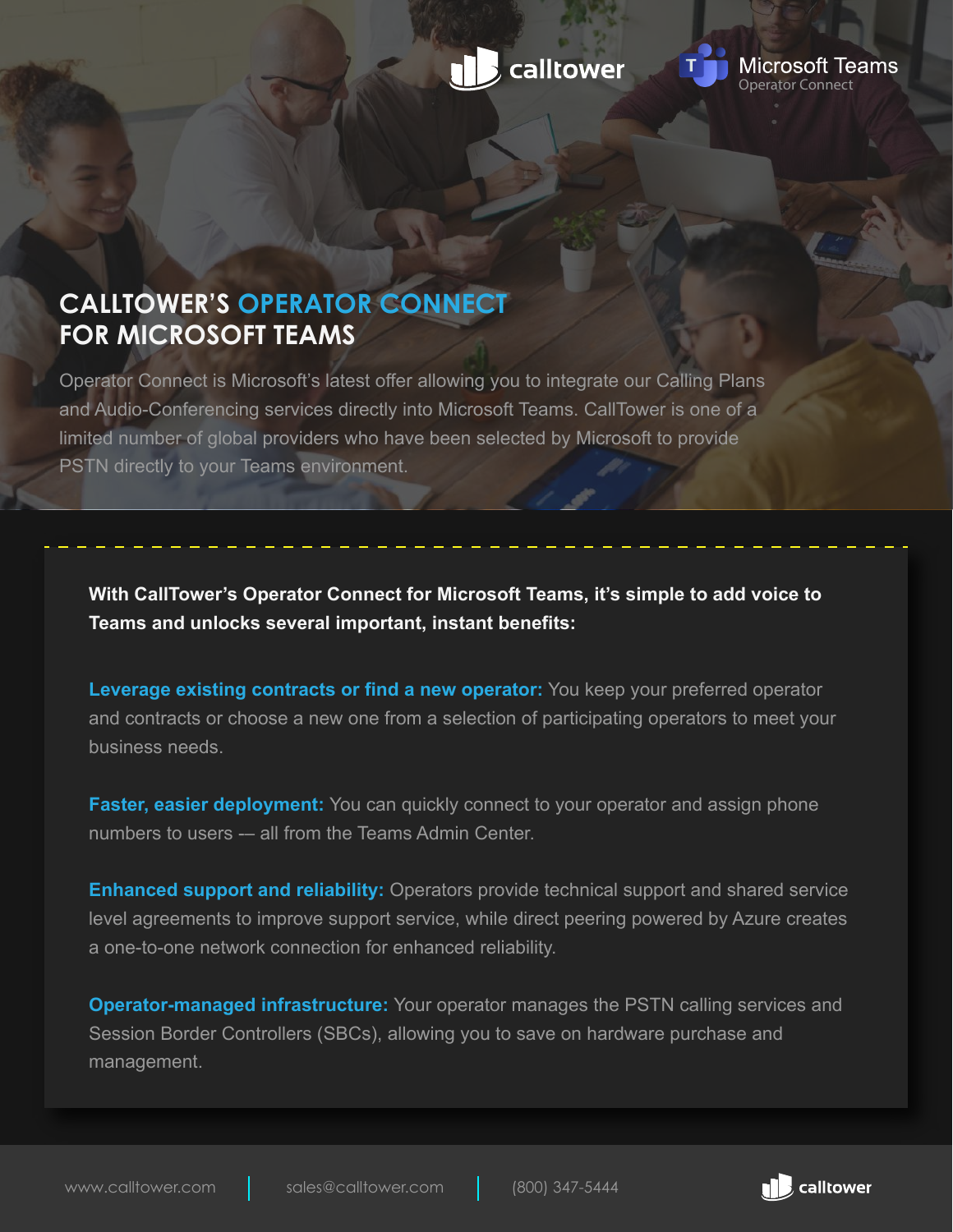# **CallTower Advantage**

| Full digital journey in the Microsoft Teams<br>Admin Center for simple and quick<br>deployment    | Provision through Connect in minutes and<br>assign phone numbers to your users                                                        |  |
|---------------------------------------------------------------------------------------------------|---------------------------------------------------------------------------------------------------------------------------------------|--|
| Key add-ons like Operator<br><b>Console and Call Recording</b>                                    | Built in failover options for mission critical<br>telephone numbers in your organization<br>(available for end-users & critical DIDs) |  |
| <b>Attendant Console</b>                                                                          | Auto Attendant                                                                                                                        |  |
| Mass Emergency Notification System                                                                | No equipment is required on site, including<br>SBC's saving capital expense                                                           |  |
| Replace multiple local telco contracts<br>to consolidate voice services                           | Extensive carrier connections with 15+ Voice<br>carriers and 30+ Internet peering partner                                             |  |
| <b>E911 Emergency Services</b>                                                                    | Smooth transition from your existing telephony<br>to Teams Phone System                                                               |  |
| Carrier-class 24/7/365 technical support and<br>shared service level agreements with<br>Microsoft | Direct Connectivity to Microsoft                                                                                                      |  |
| Central or local billing for Operator<br>Connect service                                          | CallTower Connect - As a<br>self-provisioning portal with Analytics<br>around calling                                                 |  |

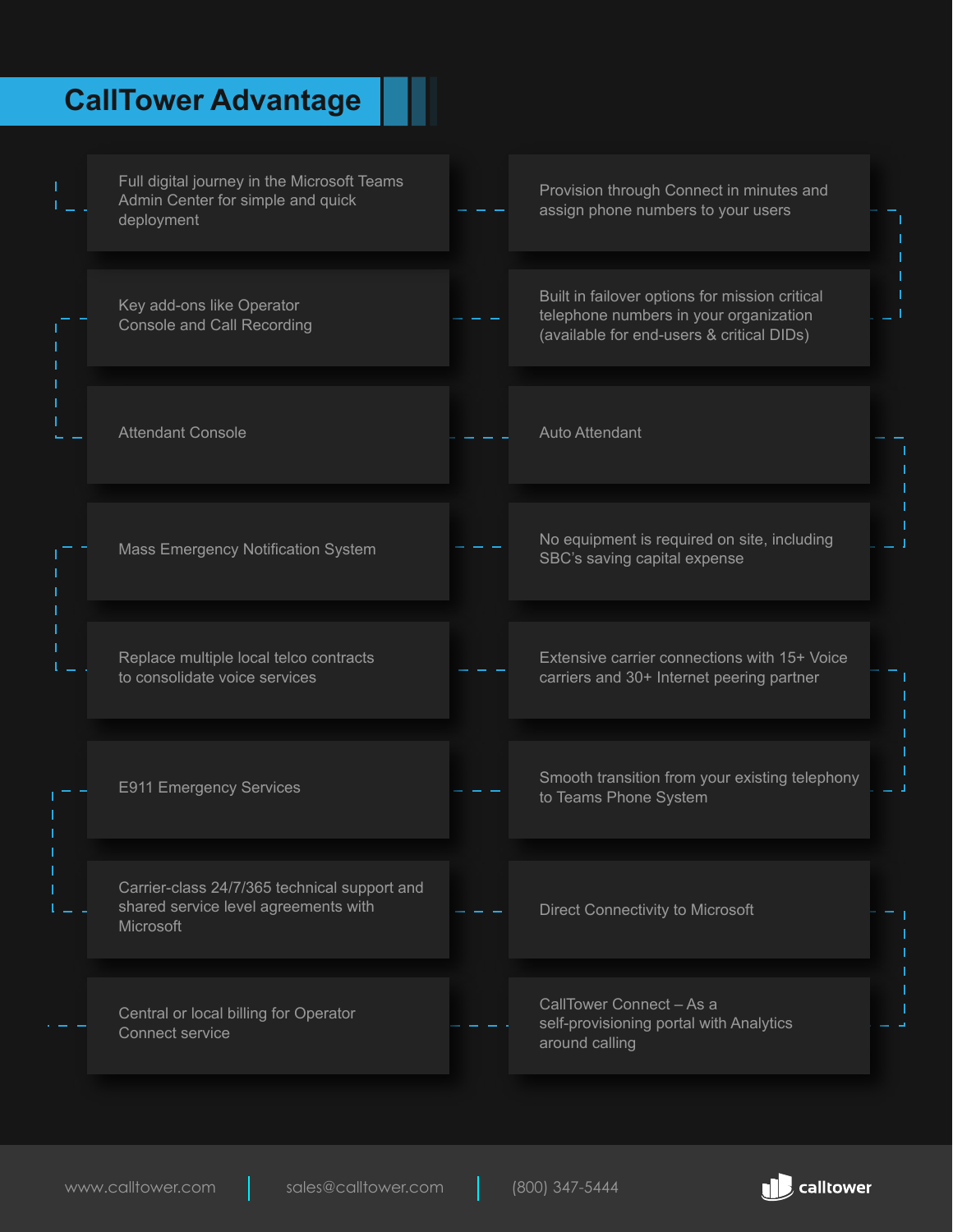### **CallTower Support Services**

We provide different levels of support to meet your requirements. Complementing your own internal teams with our Support Services or delivering a full Managed Collaboration Services, allowing you to fully outsource your environment. We provide full management and proactive monitoring of the application. SLA-driven resolution ensures your teams remain connected and productive.

### **Delivering more than Integrated Voice**

We deliver end-to-end solutions for your Teams deployment, allowing you to get the maximum benefits from the application. Our Microsoft Teams expertise includes:



Our Cloud Deployment Framework enables us to understand your business reality before transitioning users, as well as ensuring that your supporting functions are ready for the change to realize the full potential of Teams.

Jointly with Microsoft, we are offering qualifying organizations an Operator Connect Workshop. Lead by our Professional Services Team, this will enable you to ensure you're fully prepared for the integration, including both the technology and the people aspects of the change.

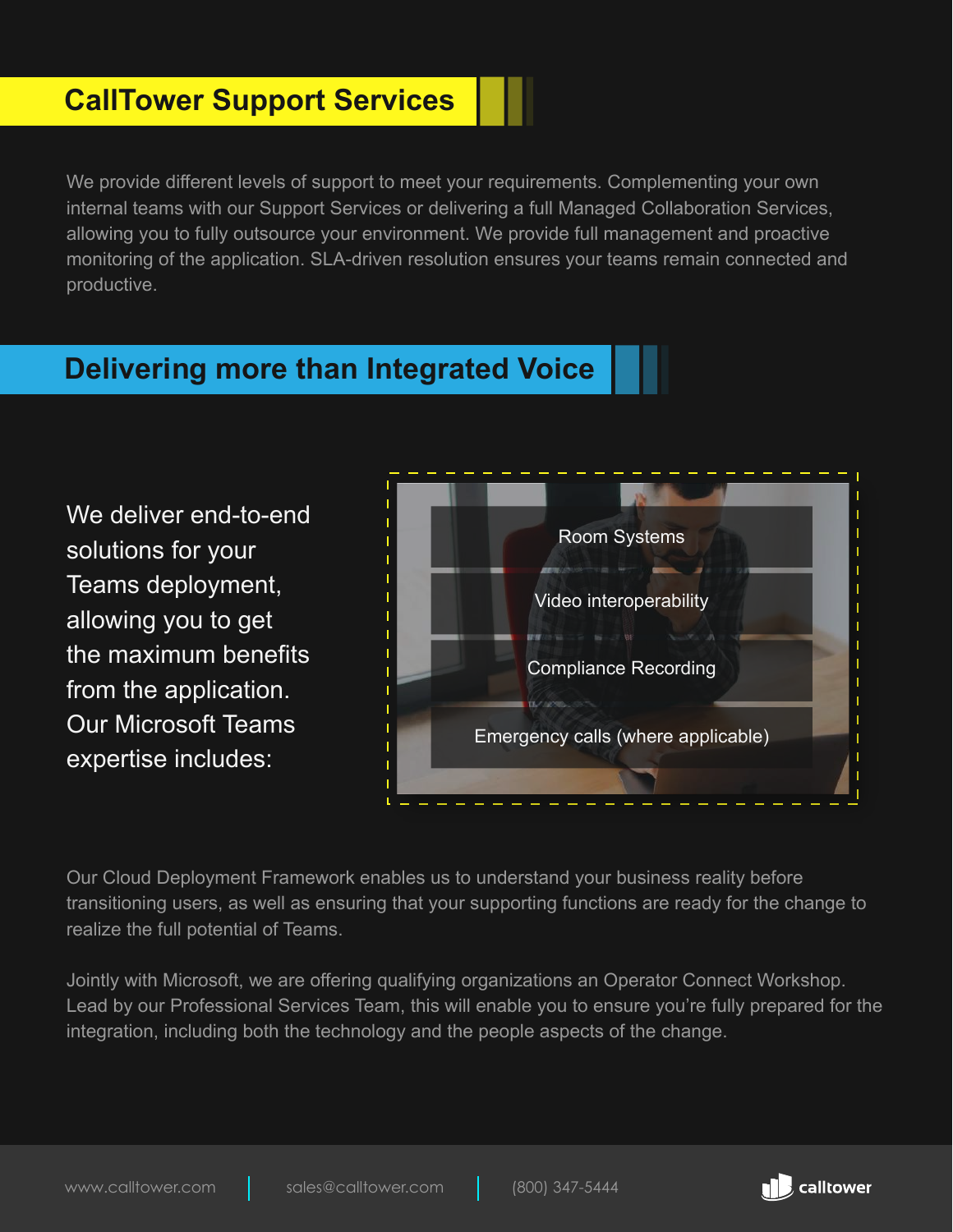### **Support Services**

- $\blacksquare$ We supplement and support internal IT staff knowledge and capabilities.
- We provide a single point of contact, including access to our connected Microsoft support.  $\blacksquare$
- We manage and monitor your calling and meetings environment.  $\blacksquare$

### **Instant Benefits**

- $\blacksquare$ Get carrier-grade telephony and access from a single provider.
- Easily access and administer these  $\blacksquare$ services directly from the Teams Administration Portal.
- Leverage CallTower's high quality  $\blacksquare$ Voice services and footprint.
- **End-to-end "on-net" service if Client is** CallTower GN-enabled.
- **Advanced call quality and service** availability metrics from CallTower embedded in M365 portal.
- $\blacksquare$  Enhance your experience by leveraging the Managed Collaboration Services, provided by CallTower.

### **Interconection**

- CallTower is connected to direct peering through Microsoft Azure Peering services, providing a  $\blacksquare$ dedicated secure and resilient voice connection.
- Carrier-grade connectivity with high availability and full redundance per region.  $\blacksquare$